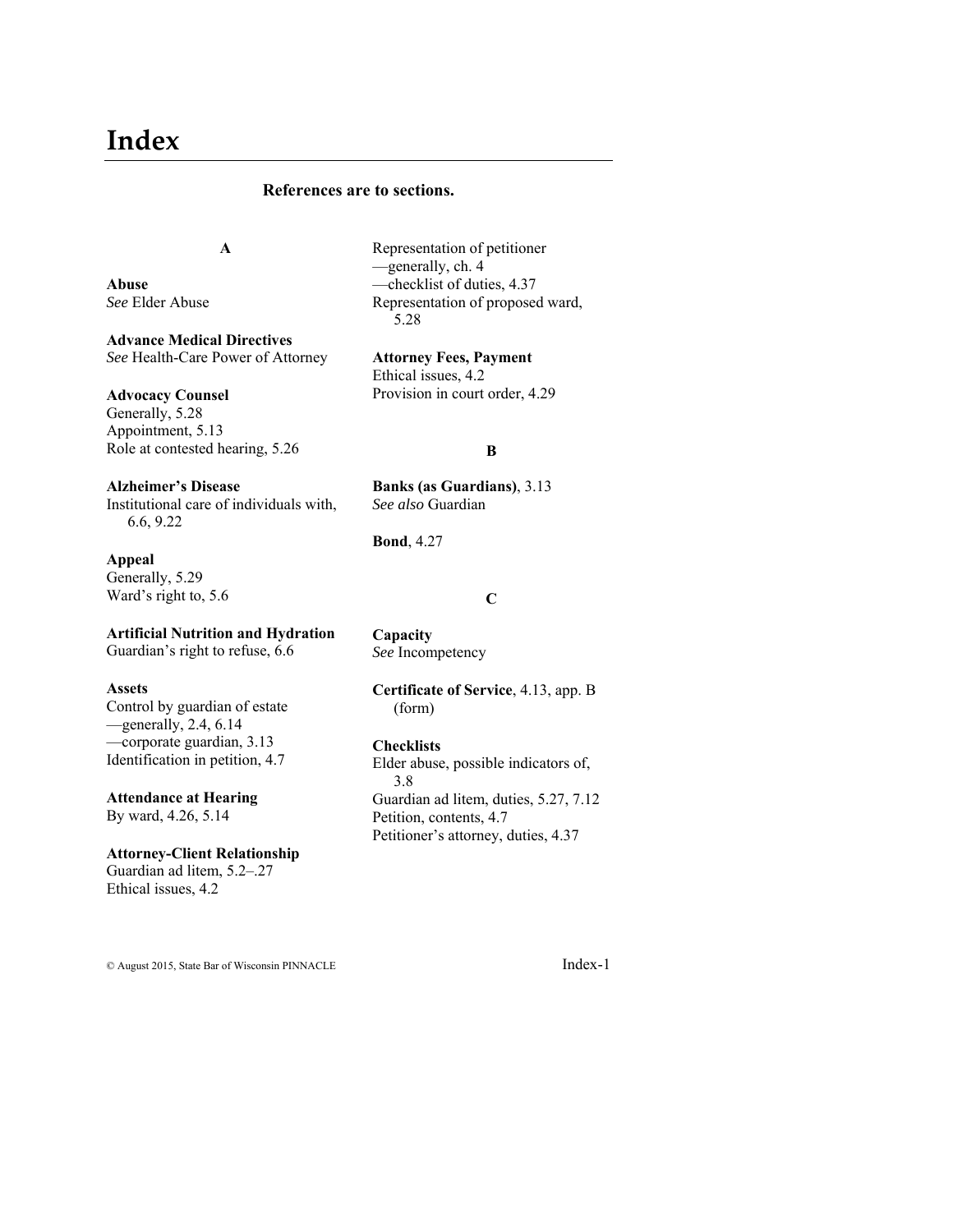**Community-Based Residential Facility, Placement**

Emergency placement after hospitalization, 9.16 Guardian's right to admit ward, 2.5, 2.12

#### **Competency**

*See* Incompetency

## **Comprehensive Evaluation**

Generally, 4.21 As evidence at uncontested hearing, 4.28, 4.32 Guardian ad litem's review, 5.10 Order for, 4.11, app. B (form)

## **Contested Proceedings**

*See also* Hearings Guardian ad litem's role, 5.24–.26 Petitioner's attorney's role, 4.33–.36

**Corporate Guardian** Bank, 3.13 Individual versus, 3.11 Nonprofit corporation, 3.14

## **Court Orders**

Appointment of guardian ad litem, 4.9 Appointment of physician or psychologist, 4.12, app. B (form) For comprehensive evaluation, 4.11, app. B (form) For guardianship and protective placement, 4.29 For hearing, 4.10

# **D**

**Durable Power of Attorney**, 1.6, 2.14, 2.18

#### **E**

# **Elder Abuse**

Generally, 3.6 Indicators of, 3.8 Statute, 3.7

#### **Elder Law**

Resources, app. A

## **Emergency Protective Placement or**

**Services**

*See also* Protective Placement or Services Generally, 9.18 After hospitalization, 9.16 Limitations, 9.20 Procedure, 9.19 Respite placement, 9.15

#### **F**

**Fees and Expenses, Payment** Ethical issues, 4.2 Provision in court order, 4.29

#### **G**

## **Guardian** *See also* Guardian of Estate; Guardian of Person; Guardianship; Temporary Guardianship Abuse, 3.5–.8. *See also* Elder Abuse Appointment, 4.29–.31 —anticipatory nomination by ward, 3.3 —family member of ward, 3.10–.11 —order, 4.29 —successor guardian, 8.7 Change of, 8.7 Choice of —generally, ch. 3

Index-2 © August 2015, State Bar of Wisconsin PINNACLE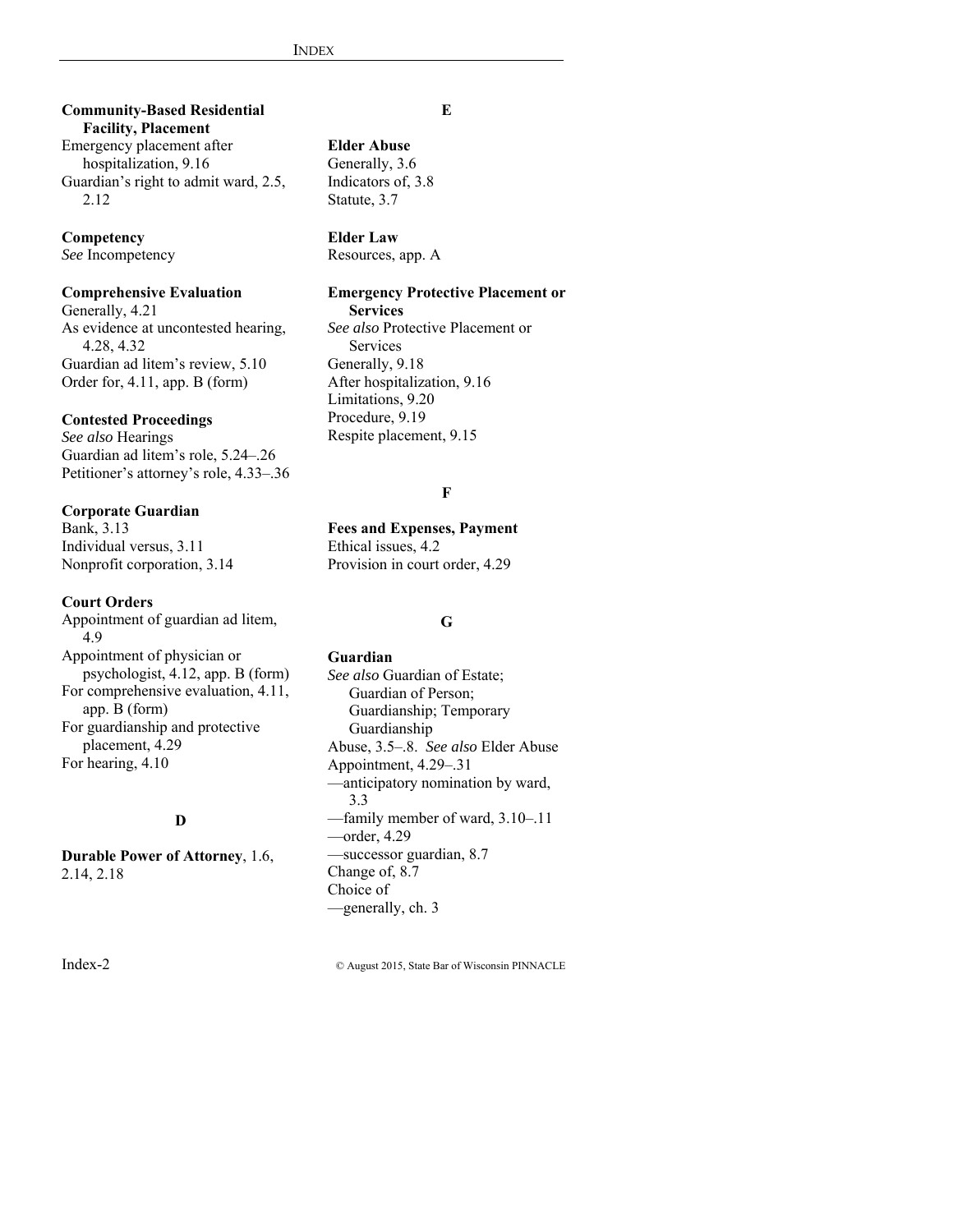—factors to consider, court selection, 3.4 —family member of ward, 3.10–.11 —potential for abuse, 3.5–.8. *See also* Elder Abuse Consent to serve, 4.31 Death, 8.7 Duties —generally, 6.7–.10, 6.16 —annual report, 6.10 Incapacity, 8.7 Interview by guardian ad litem, 5.7 Order appointing, 4.29 Powers —generally, 6.4–.6, 6.13–.15 —placement of ward for respite care, 9.15 Removal, 8.7 Resignation, 8.7 Responsibilities, *see* Duties Role, ch. 6 Statement of acts, 4.31 Types  $-$ generally, 2.2–.5, ch. 6 —corporate, 3.12–.14 —of estate, 2.4, 6.11–.16. *See also* Guardian of Estate —individual, 3.10–.11 —of person, 2.5, 6.2–.10. *See also* Guardian of Person —standby, 8.7 —successor, 8.7 —temporary, 9.2–.12. *See also* Temporary Guardianship

## **Guardian ad Litem**

Generally, 5.3–.4 Appointment, 4.9, 5.3 Checklist, 5.27 Duties —annual review of protective placement, 7.12–.13 —anticipating transportation and attendance issues, 5.14 —checklist, 5.27

—considering type and extent of guardianship, 5.15–.17 —interviews with proposed ward and current, proposed, and potential guardians, 5.5–.8 —participation in hearing, 5.23, 5.26 —preparation for hearing, 5.22, 5.25 —reports, 4.22, 5.18, 7.13, app. B (form) —representation of proposed ward, 5.19–.26 —requests to court, 5.11–.13 —review of records, 5.10 Order appointing, 4.9 Temporary guardianship —flow chart, app. B —report, app. B (form) Training, 5.3

## **Guardian of Estate**

*See also* Guardian; Guardianship Generally, 2.3, 2.4 Duties, 6.16 Powers, 6.13–.15 —estate of married ward, 6.15 —execution of will, excluded, 6.15 —Social Security and SSI, 6.14 Statutory authority for, 6.12

## **Guardian of Person**

*See also* Guardian; Guardianship Generally, 2.3, 2.5 Annual report, 6.10 Consent to medical treatment, 6.6 Duties, 6.7–.10 Powers, 6.4–.6 Statutory authority for, 6.3

#### **Guardianship**

*See also* Guardian; Guardian of Estate; Guardian of Person; Temporary Guardianship Appeal, 5.29 Commencement of action, 4.16 Guardian ad litem, appointment, 4.9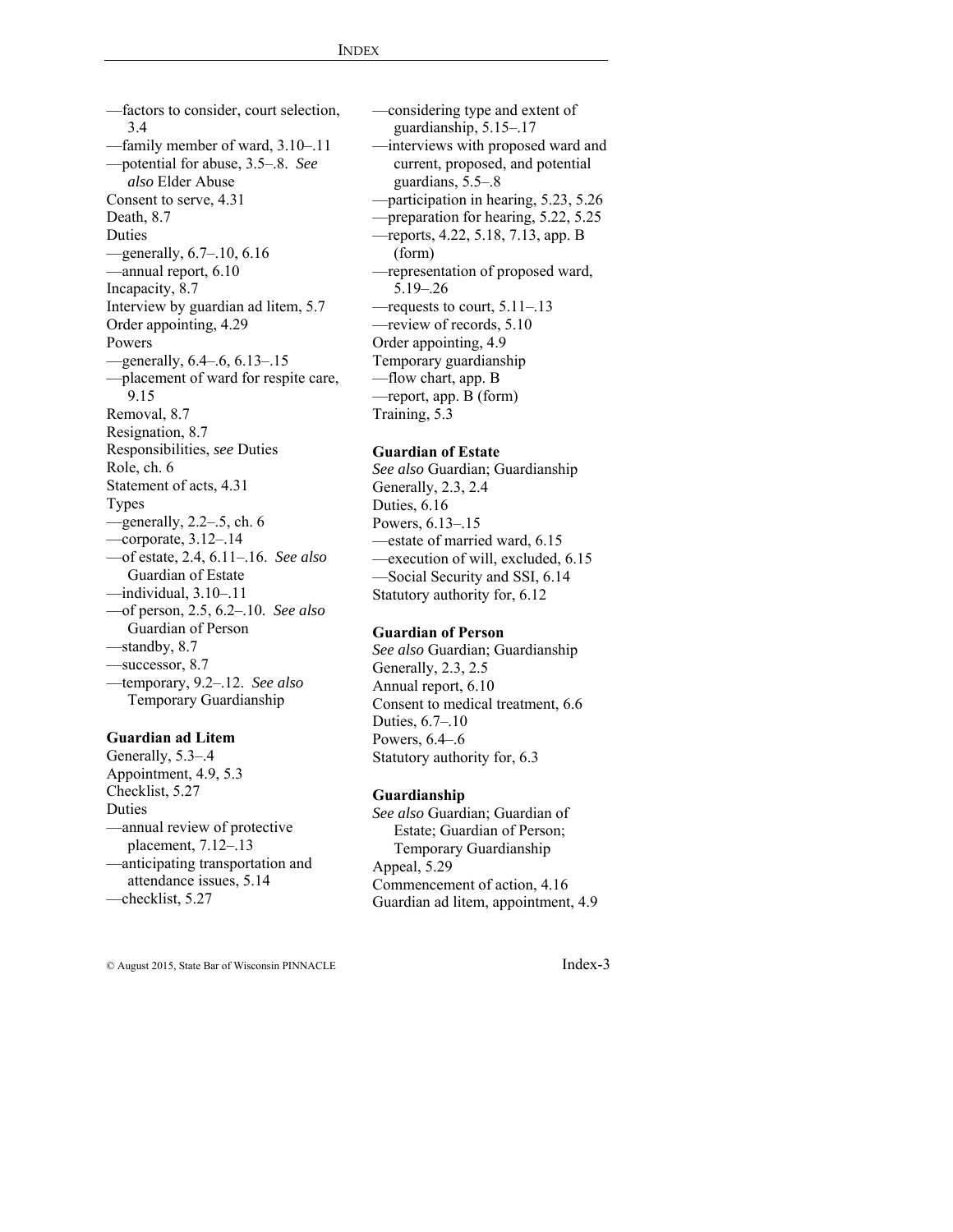Hearings. *See also* Hearings —generally, 4.24 —contested, 4.33–.36 —order and notice, 4.10 —uncontested, 4.25–.32 Incompetency standard, 1.5. *See also* Incompetency Letters of, 4.30 Modification, 8.5–.7 Notice —generally, 4.10 —service, 4.13, 4.17–.19 Order for, 4.29 Petition for —generally, 4.5–.8 —filing, 4.16 —service, 4.13, 4.17–.19 Physician or psychologist —order appointing, 4.12  $-$ report, 4.20 Protective placement or services and, 2.18, 2.20 Purpose, 1.4 Statutory authority for, 1.3 Termination, 8.3 Types  $-$ generally, 2.2–.5, ch. 6 —corporate, 3.12–.14 —of estate, 2.4, 6.11–.16. *See also* Guardian of Estate —individual, 3.10–.11 —of person, 2.5, 6.2–.10. *See also* Guardian of Person —standby, 8.7 —successor, 8.7 —temporary, 9.2–.12. *See also* Temporary Guardianship Venue —generally, 4.8

## **H**

**Health Care Power of Attorney** Agent, 3.4

—change of, 8.6

Guardianship and —generally, 1.6, 2.14, 2.18 —selection of guardian, 3.3, 3.4

# **Hearings**

Generally, 4.24 Annual review of protective placement, 7.14 Contested —guardian ad litem's role, 5.24–.26 —petitioner's attorney's role, 4.33– .36 —witnesses and evidence, 5.25–.26 Order and notice, 4.10 Uncontested —attendance by proposed ward, 4.26, 5.14 —bond, 4.27 —determination and order, 4.29 —guardian ad litem's role, 5.21–.23 —letters of guardianship, 4.30 —petitioner's attorney's role, 4.25– .32, .37 —procedure, 4.32 —witnesses, 4.28 Ward's attendance, 4.26, 5.16

#### **HIPAA (Health Insurance**

**Portability and Accountability Act)**  *See* Medical Records

## **I**

**Incapacity**  *See* Incompetency

## **Income**

Control by guardian of estate, 2.4, 6.14 Identification in petition, 4.7

## **Incompetency**

Contested, 4.36 Evaluation, 5.12 Identification in petition, 4.7

Index-4 © August 2015, State Bar of Wisconsin PINNACLE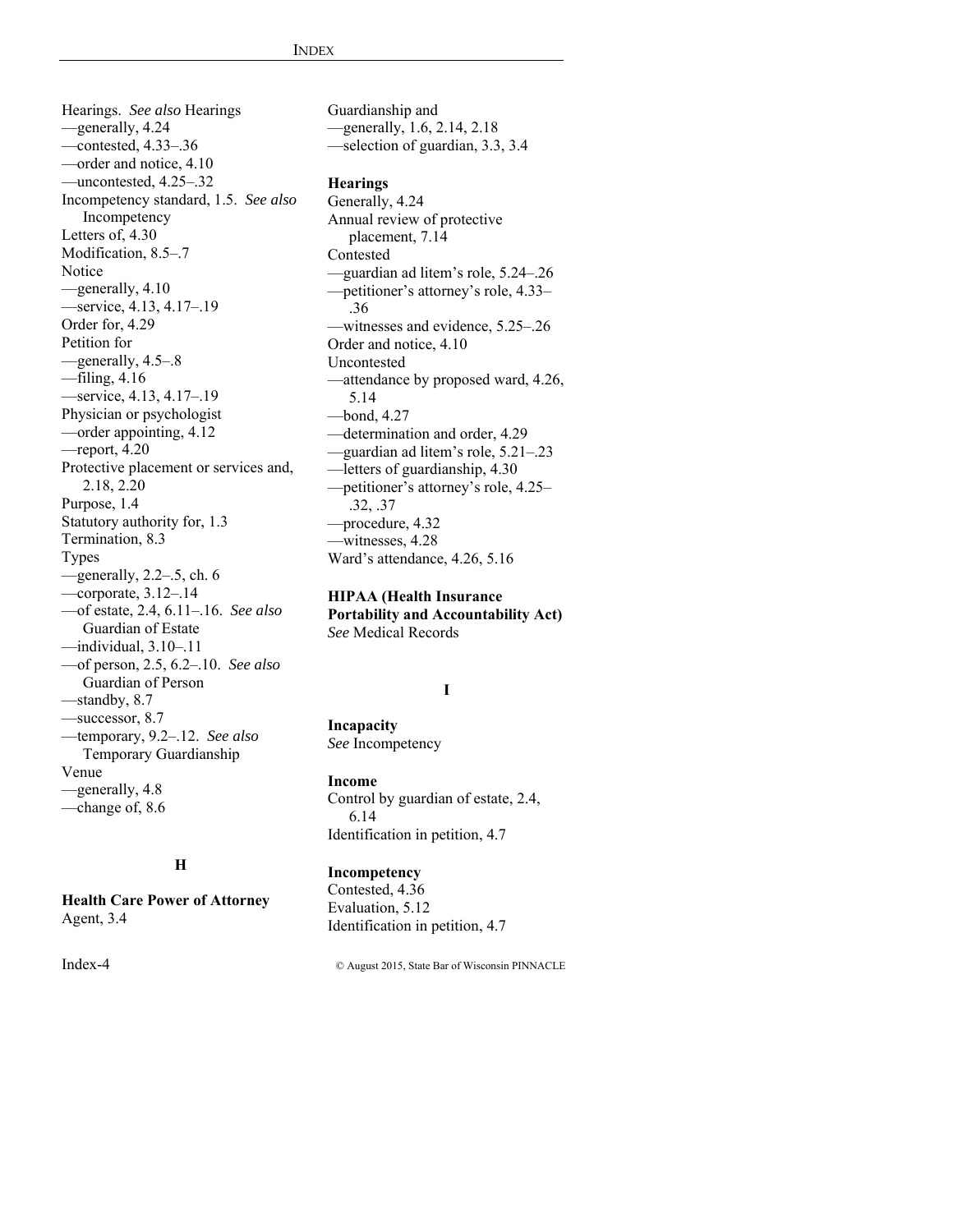Legal standard, 1.5 Protective placement or services —generally, 2.6–.16, 2.19 —nursing home placement, 9.11 Successor guardianship proceedings, 8.7

**Insurance**

Identification in petition, 4.7

## **Interested Person**

Generally, 4.7 Filing by, 4.6 Objections at contested hearing, 4.35 Service on, 4.19

## **L**

#### **Least Restrictive Placement**

Comprehensive evaluation, recommendation, 4.13 Guardian ad litem's evaluation, 5.16 Guardian's annual report, 6.10 Physician's or psychologist's report, recommendation, 4.23 Protective placement or services —generally, 1.9, 2.16 —changes in, 7.2–.6

#### **Letters of Guardianship**, 4.30

## **Life Insurance**

Identification in petition, 4.7

# **M**

**Marital Property** Control by guardian of estate, 6.15

**Medical or Psychological Evaluation, Independent**, 5.12

#### **Medical Records**

Guardian ad litem's duty to review, 5.10 Health Insurance Portability and Accountability Act (HIPAA), Effect of, 5.4, 6.6

#### **Medical Treatment**

Guardian's power to consent to, 2.5, 2.18, 6.6 Right to refuse, 6.6 Withholding or withdrawal of, 6.6

#### **Mental Health Act**

Temporary protective placement under section 51.67, 9.21–.23

#### **N**

**Nonprofit Corporations (as Guardians)**, 3.14 *See also* Guardian

#### **Notice**

Appointment of temporary guardian (form), App. B Hearing, 4.10 Ward's rights, app. B (forms)

## **Nursing Home Placement**

After hospitalization, 9.16 Protective placement required, 2.19 Recuperative care, 2.12 Service on resident ward, 4.18 Temporary guardianship, limitations, 9.11 Ward's county of residence and, 4.8

#### **O**

**Orders**  *See* Court Orders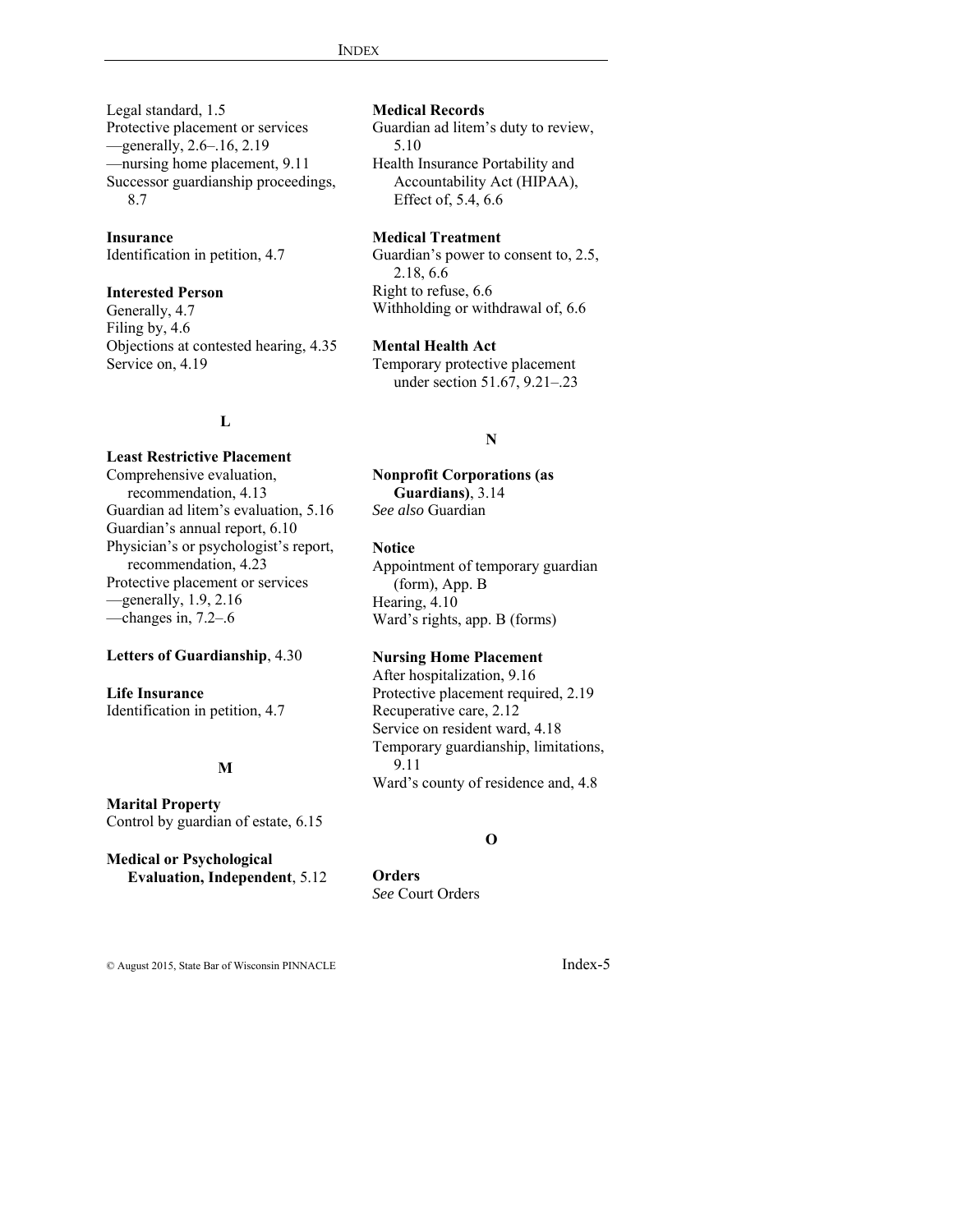## **P**

## **Petition for Guardianship or Protective Placement** Contents (checklist), 4.7 Filing, 4.5–.8, 4.16 Service, 4.13, 4.17–.19

## **Petitioner's Attorney**

*See also* Attorney Fees, Payment; Attorney-Client Relationship Generally, ch. 4 Checklist of duties, 4.37 Conflicts of interest, 4.2

#### **Physician**

Independent evaluation by —request for, 5.12 —ward's right to, 5.6 Order appointing, 4.12, app. B (form) Report, 4.20

**Power of Attorney**, 1.6, 2.18

## **Power of Attorney for Health Care**  *See* Health-Care Power of Attorney

#### **Protective Placement or Services**

Annual review —generally, 7.8 —by agency, 7.9 —by court, 7.10–.14 —due process hearing, 7.14 Appeal, 5.29 Change of, 7.2–.6 Commencement of action, 4.16 Comprehensive evaluation, 4.11, 4.21 Emergency, 9.14–.20. *See also* Emergency Protective Placement or Services Guardian ad litem, 4.9, 7.12–.13 Guardianship and, 2.19–.20 Hearings. *See also* Hearings —generally, 4.24

—contested, 4.33–.36 —order and notice, 4.10 —uncontested, 4.25–.32 Least restrictive, 2.18, 7.2–.6. *See also* Least Restrictive Placement Modification —placement, 7.2–.6 —venue, 8.6 Notice —generally, 4.10 —service, 4.13, 4.17–.19 Nursing home placement, 2.12, 2.19 Petition for —generally, 4.5–.8 —filing, 4.16 —service, 4.13, 4.17–.19 Physician or psychologist —order appointing, 4.12, app. B (form) —report, 4.20 Psychiatric facilities, 7.6, 9.21–.23 Purpose, 1.9 Statutory authority for, 1.8 Temporary, under section 51.67, 9.21–.23 Termination, 8.4 Types —generally, 2.7  $-$ involuntary, 2.10–.16 —voluntary, 2.9

## **Psychiatric Facility**

Temporary placement, under section 51.67, 9.21–.23 Transfer to, 7.6

#### **Psychologist**

Independent evaluation by —request for, 5.12 —ward's right to, 5.6 Order appointing, 4.12, app. B (form) Report, 4.20

Index-6 © August 2015, State Bar of Wisconsin PINNACLE